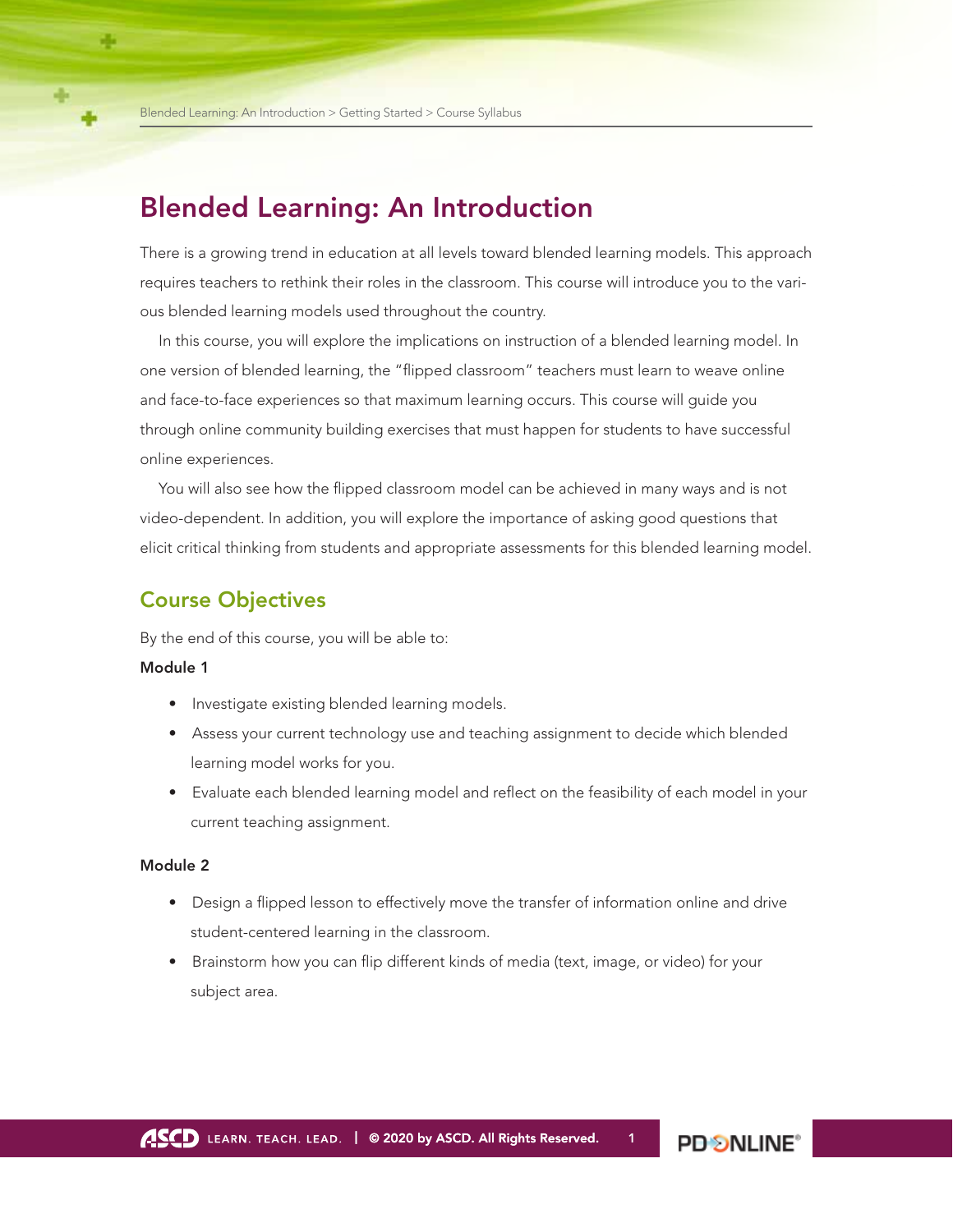#### Module 3

- Articulate a vision for your students' online communication to create a safe space online.
- Create a list of dos and don'ts for online behavior (to clearly communicate your expectations to students).
- Design an online icebreaker activity for students.

### Module 4

- Design curriculum to facilitate online communication and collaboration that drive higherorder thinking
- Evaluate different types of questions and online tasks to identify their strengths and weaknesses.

### Module 5

- Investigate technology skills that are important for teachers to cultivate in a blended learning model.
- Analyze your student group (using questions provided) to determine which facilitation style is the best fit for your student population.

#### Module 6

- Explore formative and summative assessment strategies using technology and adapt assessments for online activities and engagement.
- Evaluate online assessment tools and reflect when and how you might use each.
- Analyze how technology can help you provide feedback more effectively and efficiently.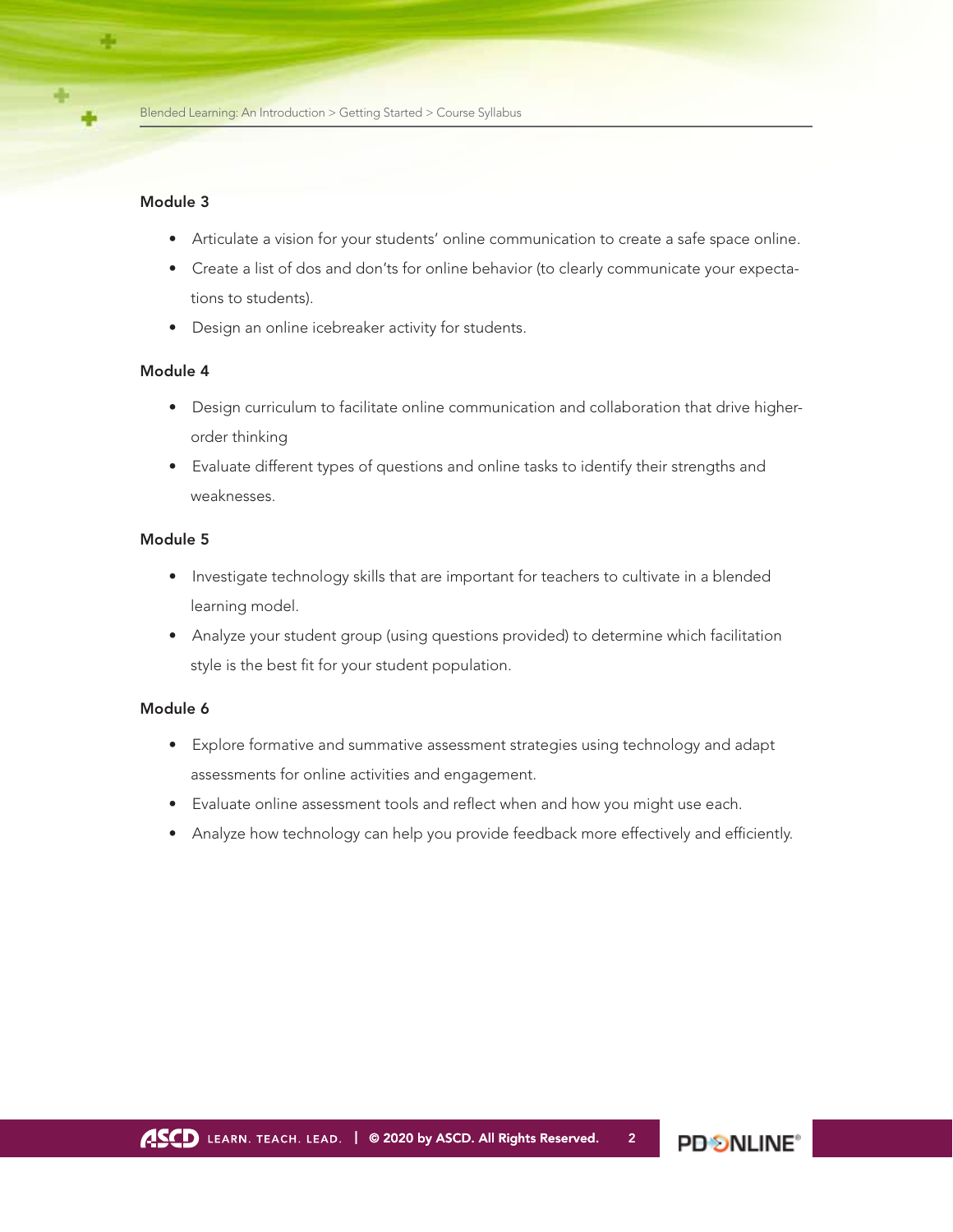Blended Learning: An Introduction > Getting Started > Course Syllabus

# Course Syllabus

÷

÷

÷

| Module 1 | <b>Exploring Blended Learning Models</b>                              |
|----------|-----------------------------------------------------------------------|
|          | Module Welcome                                                        |
|          | Reading 1: Blended Learning in the Traditional Classroom<br>$\bullet$ |
|          | Reading 2: EL-The Basics of Blended Instruction<br>$\bullet$          |
|          | Media: Blended Learning Infographic<br>$\bullet$                      |
|          | Knowledge Check<br>$\bullet$                                          |
|          | Application: Technology Self-Assessment<br>$\bullet$                  |
|          | Post-Module Reflection<br>$\bullet$                                   |
| Module 2 | <b>Flipping Your Classroom</b>                                        |
|          | Module Welcome<br>$\bullet$                                           |
|          | Reading 1: The Flipped Classroom<br>$\bullet$                         |
|          | Reading 2: EL-Evidence on Flipped Classrooms<br>$\bullet$             |
|          | Reading 3: The Teacher's Guide to Using Videos<br>$\bullet$           |
|          | Video: Flipped Mastery Classroom<br>$\bullet$                         |
|          | Knowledge Check<br>$\bullet$                                          |
|          | Application: Design a Flipped Lesson<br>$\bullet$                     |
|          | Post-Module Reflection                                                |
| Module 3 | <b>Building an Online Community</b>                                   |
|          | Module Welcome<br>$\bullet$                                           |
|          | Reading 1: Cultivating Digital Citizens<br>$\bullet$                  |
|          | Reading 2: EL-Character Education for the Digital Age<br>$\bullet$    |
|          | Video: Super Digital Citizen<br>$\bullet$                             |
|          | Knowledge Check<br>$\bullet$                                          |
|          | Application: Design an Online Icebreaker                              |
|          | Post-Module Reflection                                                |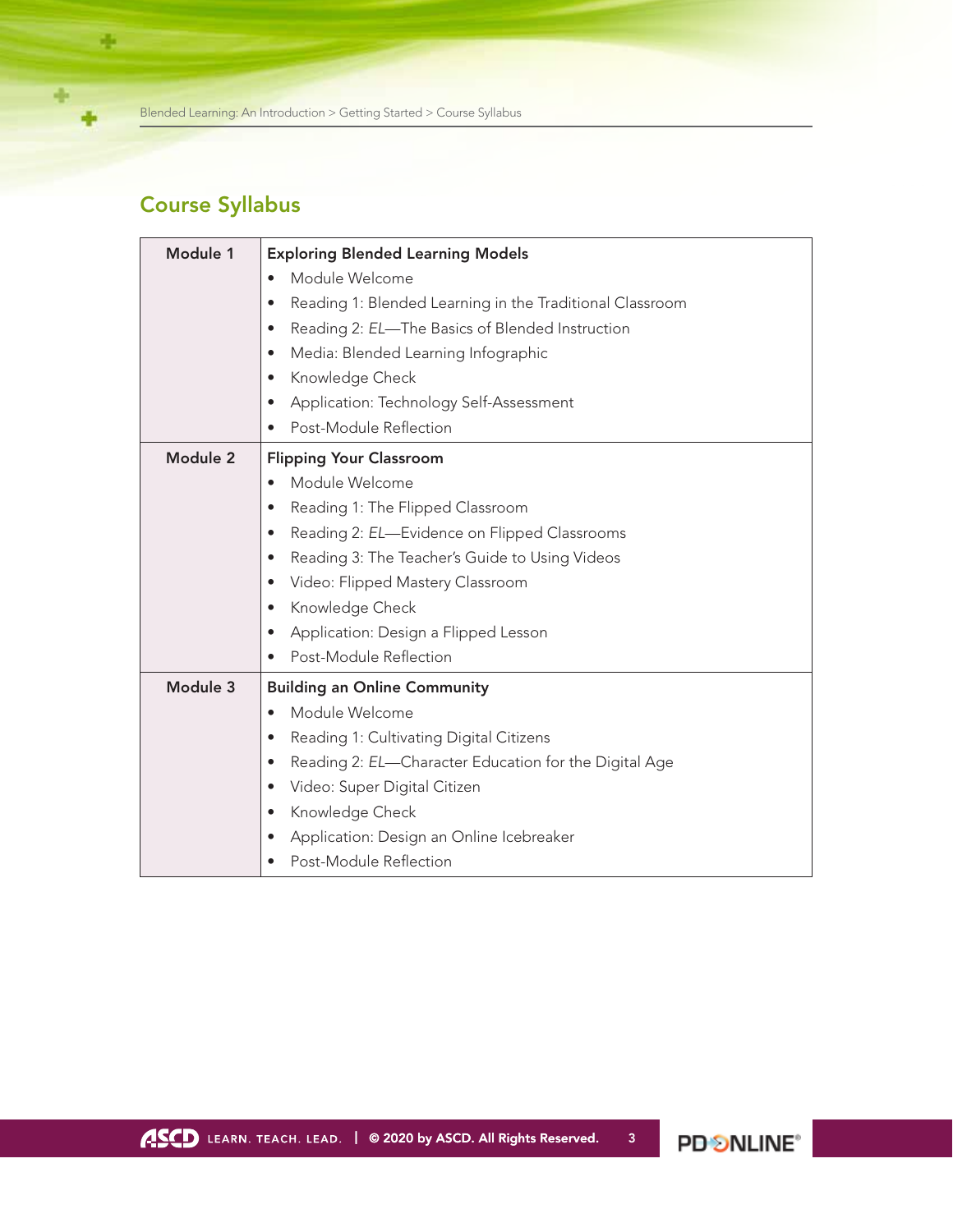Blended Learning: An Introduction > Getting Started > Course Syllabus

÷

| Module 4 | <b>Designing Discussion Questions</b>                                      |
|----------|----------------------------------------------------------------------------|
|          | Module Welcome<br>$\bullet$                                                |
|          | Reading 1: Spark Curiosity with Online Tasks<br>$\bullet$                  |
|          | Reading 2: EL-Anywhere Learning<br>$\bullet$                               |
|          | Reading 3: EL-Orchestrating the Media Collage<br>$\bullet$                 |
|          | Media: Design an Online Discussion Question<br>$\bullet$                   |
|          | Knowledge Check<br>$\bullet$                                               |
|          | Application: Design an Online Discussion Question<br>$\bullet$             |
|          | Post-Module Reflection<br>$\bullet$                                        |
| Module 5 | Defining Your Teaching Role in a Blended Setting                           |
|          | Module Welcome<br>$\bullet$                                                |
|          | Reading 1: Your Teaching Role in a Blended Learning Model<br>$\bullet$     |
|          | Reading 2: EL-Technology Skills Every Teacher Needs<br>$\bullet$           |
|          | Reading 3: Five Skills for Blended Learning<br>$\bullet$                   |
|          | Knowledge Check<br>$\bullet$                                               |
|          | Application: Define Your Facilitation Role<br>$\bullet$                    |
|          | Post-Module Reflection                                                     |
| Module 6 | <b>Exploring Assessment Strategies</b>                                     |
|          | Module Welcome<br>$\bullet$                                                |
|          | Reading 1: Assessing Student Work in a Blended Learning Model<br>$\bullet$ |
|          | Reading 2: EU-Forming Assessment through Technology<br>$\bullet$           |
|          | Knowledge Check<br>$\bullet$                                               |
|          | Application: Design an Online Assessment or Rubric<br>$\bullet$            |
|          | Post-Module Reflection                                                     |

## References

Ahuja, M. (2014). Teens are spending more time consuming media, on mobile devices. *The Washington Post.* [http://www.washingtonpost.com/postlive/teens-are-spending-more-time](http://www.washingtonpost.com/postlive/teens-are-spending-more-time-consuming-media-on-mobile-devices/2013/03/12/309bb242-8689-11e2-98a3-b3db6b9ac586_story.html) [-consuming-media-on-mobile-devices/2013/03/12/309bb242-8689-11e2-98a3-b3db-](http://www.washingtonpost.com/postlive/teens-are-spending-more-time-consuming-media-on-mobile-devices/2013/03/12/309bb242-8689-11e2-98a3-b3db6b9ac586_story.html)[6b9ac586\\_story.html](http://www.washingtonpost.com/postlive/teens-are-spending-more-time-consuming-media-on-mobile-devices/2013/03/12/309bb242-8689-11e2-98a3-b3db6b9ac586_story.html)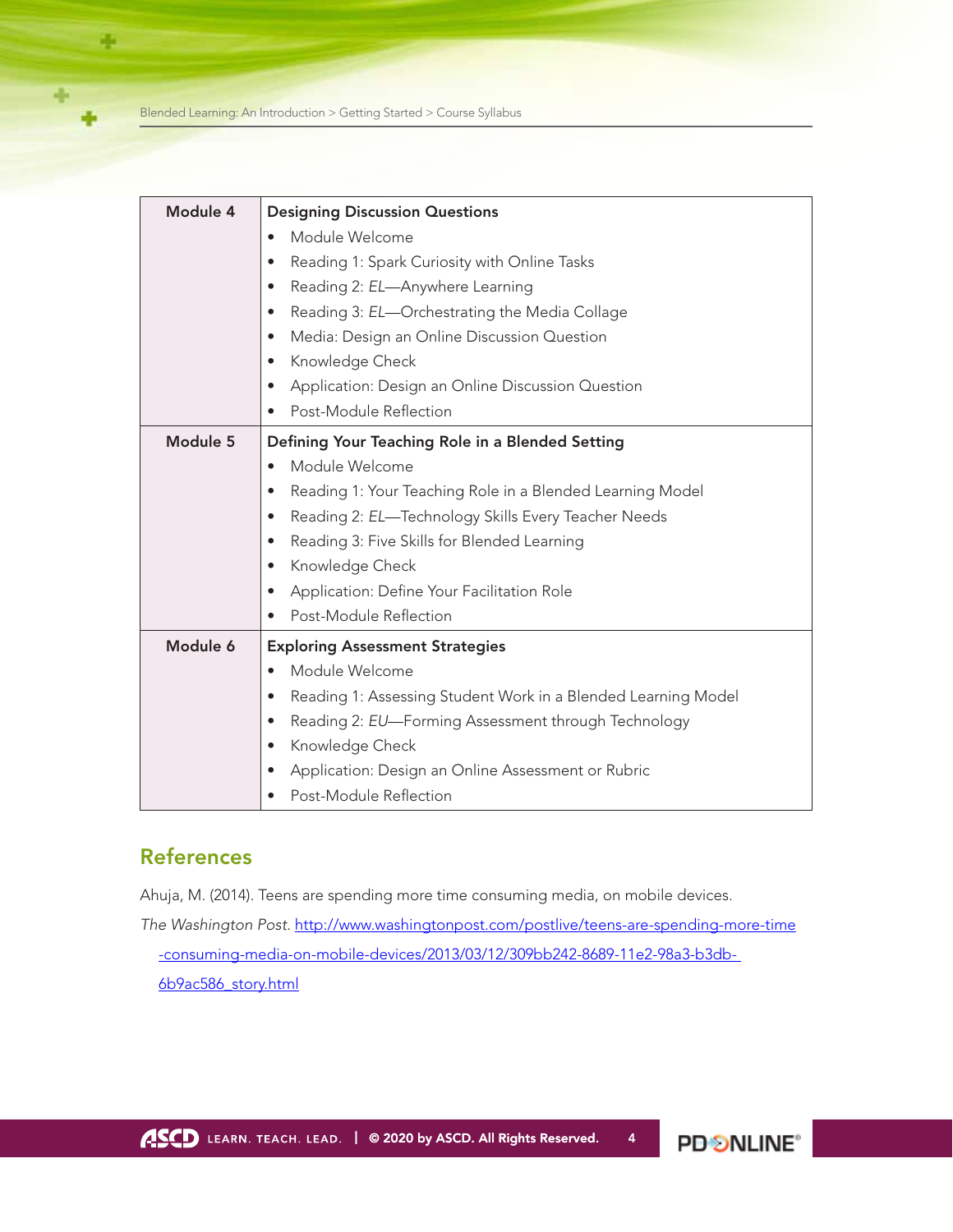- Angelo. J., Conners, K., & Helkowski, T. (2009, March). Anywhere learning. *Educational Leadership, 66*(6). Retrieved from [http://www.ascd.org/publications/educational-leadership/mar09/](http://www.ascd.org/publications/educational-leadership/mar09/vol66/num06/Anywhere-Learning.aspx) [vol66/num06/Anywhere-Learning.aspx](http://www.ascd.org/publications/educational-leadership/mar09/vol66/num06/Anywhere-Learning.aspx)
- Arefeh, S., Lenhart, A., Macgill, A., & Smith, A. (2008). *Writing, technology, and teens.* Washington, DC: Pew Internet an American Life Project. Retrieved from [https://www.pewresearch.org/](https://www.pewresearch.org/internet/2008/04/24/writing-technology-and-teens/) [internet/2008/04/24/writing-technology-and-teens/](https://www.pewresearch.org/internet/2008/04/24/writing-technology-and-teens/)
- Beesley, A., & Apthorp, H. (Eds.). (2010). Classroom instruction that works, second edition: Research report. Denver, CO: McREL.
- Bell, T. (2011). "Studying with YouTube and Google+." Google: Student Blog. Retrieved from <http://googleforstudents.blogspot.com/2011/10/studying-with-youtube-and-google.html>
- Bergmann, J., & Sams, A. (2012). *Flip your classroom: Reach every student in every class everyday*. Washington, DC: ISTE; and Alexandria, VA: ASCD.
- Chappuis, S., & Chappuis, J. (2007, December/2008, January). The best value in formative assessment. *Educational Leadership, 65*(4), 14–19.
- Clayton Christensen Institute for Disruptive Innovation. (2013.) Blended learning model definitions. Retrieved from [https://www.christenseninstitute.org/blended-learning-definitions](https://www.christenseninstitute.org/blended-learning-definitions-and-models/) [-and-models/](https://www.christenseninstitute.org/blended-learning-definitions-and-models/)
- Custer, R. J. (1996). Chapter 8: Rubrics: An authentic tool for technology education. *Technology Education.* Retrieved from [http://carleton.ca/tasupport/wp-content/uploads/Rubrics.-An-](http://carleton.ca/tasupport/wp-content/uploads/Rubrics.-An-Authentic-Assessment-Tool-for-Technology-Education.pdf)[Authentic-Assessment-Tool-for-Technology-Education.pdf](http://carleton.ca/tasupport/wp-content/uploads/Rubrics.-An-Authentic-Assessment-Tool-for-Technology-Education.pdf)
- Danielson, C. (2007). *Enhancing professional practice: A framework for teaching (2nd ed.).* Alexandria, VA: ASCD.
- DeRoche, E., & Williams, M. (2001). *Educating hearts and minds: A comprehensive character education framework (2nd ed.).* Thousand Oaks, CA: Sage.
- Dertouzos, M. (2001). *The unfinished revolution: Human-centered computers and what they can do for us.* New York: HarperCollins.
- Edtech Leaders Online. (2012). *Ten tips for effective online facilitation.* Retrieved from [http://](http://courses.edtechleaders.org/documents/opd/ETLO_Ten_Tips.htm) [courses.edtechleaders.org/documents/opd/ETLO\\_Ten\\_Tips.htm](http://courses.edtechleaders.org/documents/opd/ETLO_Ten_Tips.htm)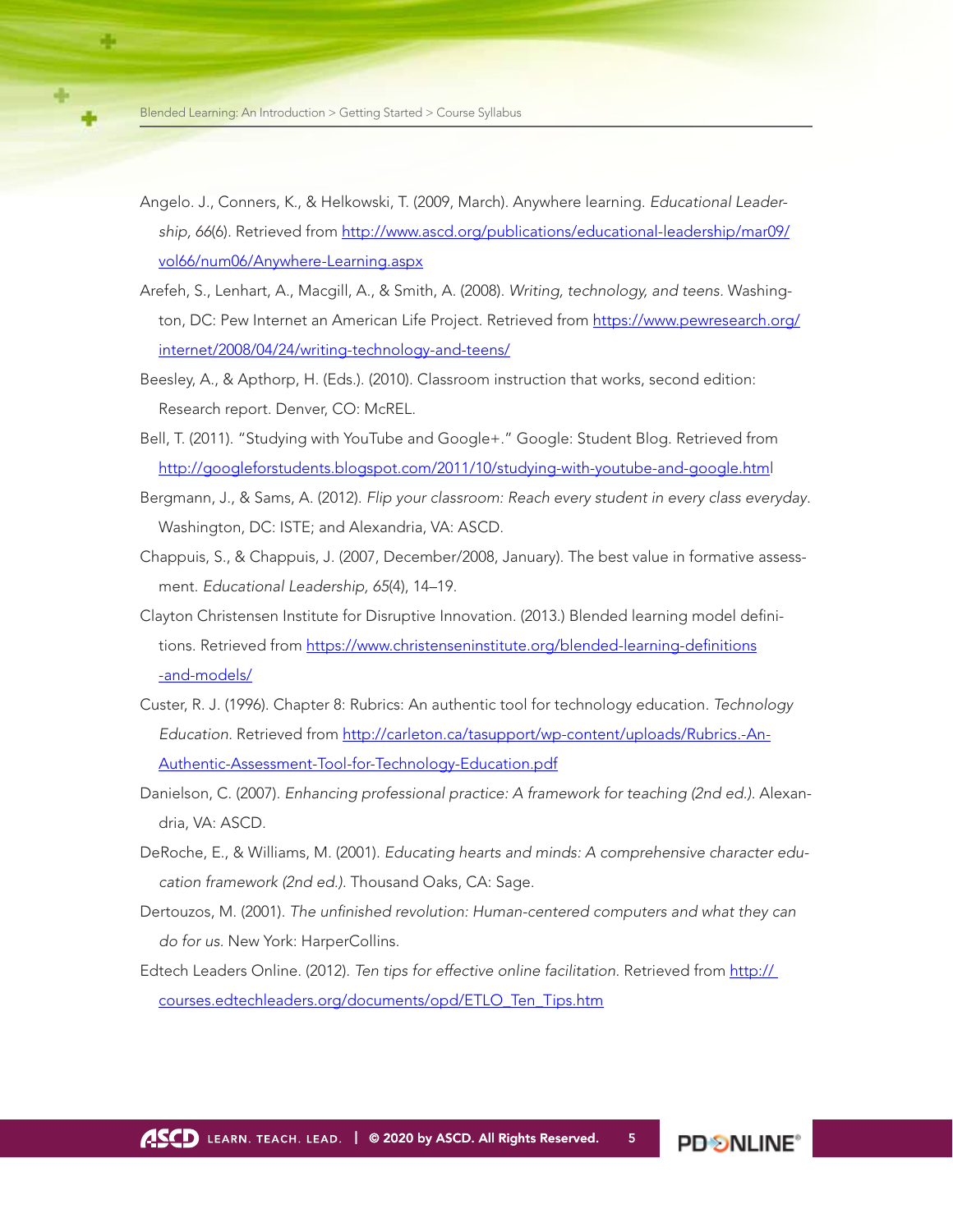- Finkel, E. (2012, November). Flipping the script in K12. *District Administration*. Retrieved from <https://eric.ed.gov/?id=EJ984780>
- Flip teaching. (2013). Wikipedia. Retrieved December 2013 from [http://en.wikipedia.org/wiki/](http://en.wikipedia.org/wiki/Flipped_Classroom) [Flipped\\_Classroom](http://en.wikipedia.org/wiki/Flipped_Classroom)
- Flipped Learning (2010). Flipped mastery classroom. Retrieved from [https://www.youtube.com/](https://www.youtube.com/watch?v=nEfojG9ckYA) [watch?v=nEfojG9ckYA](https://www.youtube.com/watch?v=nEfojG9ckYA)
- Flipped Learning Network. (2012). Improve student learning and teacher satisfaction withone flip of the classroom. Retrieved from author at [https://flippedlearning.org/wp-content/](https://flippedlearning.org/wp-content/uploads/2016/07/classroomwindowinfographic7-12.pdf) [uploads/2016/07/classroomwindowinfographic7-12.pdf](https://flippedlearning.org/wp-content/uploads/2016/07/classroomwindowinfographic7-12.pdf)
- Frydenburg, M. (2012). The flipped classroom: It's got to be done right. *The Huffington Post*. Retrieved from [http://www.huffingtonpost.com/mark-frydenberg/the-flipped](https://www.huffpost.com/entry/the-flipped-classroom-its_b_2300988)[classroomits\\_b\\_2300988.html](https://www.huffpost.com/entry/the-flipped-classroom-its_b_2300988)
- Goodwin, B., & Miller, K. (2013, March). Evidence on flipped classrooms is still coming in. *Educational Leadership 70*(6), 78–80.
- Greenberg, B., Medlock, L., & Stephens, D. (2011). *Blend my learning: Lessons from a blended learning pilot.* Oakland, CA: Envison Schools, Google, & Stanford University D.School. Retrieved from [https://blendmylearning.files.wordpress.com/2011/12/lessons-learned-from-a](https://blendmylearning.files.wordpress.com/2011/12/lessons-learned-from-a-blended-learning-pilot4.pdf)[blended-learning-pilot4.pdf](https://blendmylearning.files.wordpress.com/2011/12/lessons-learned-from-a-blended-learning-pilot4.pdf)
- Hamdan, N., & McKnight, P. (2013). The flipped learning model: A white paper based on the literature review titled A Review of Flipped Learning. Flipped Learning Network. Retrieved from [https://flippedlearning.org/wp-content/uploads/2016/07/WhitePaper\\_FlippedLearning.pdf](https://flippedlearning.org/wp-content/uploads/2016/07/WhitePaper_FlippedLearning.pdf)
- Hamre, B. K., & Pianta, R. C. (2005). Can instructional and emotional support in the first-grade classroom make a difference for children at risk of school failure? *Child Development*, *76*(5) 949–967.
- Harper, D. (2001). Online etymology dictionary. Retrieved from [https://www.etymonline.com/](https://www.etymonline.com/word/literate) [word/literate](https://www.etymonline.com/word/literate)
- Hattie, J. (2008) *Visible learning: A synthesis of over 800 meta-analyses relating to achievement.*  New York: Routledge.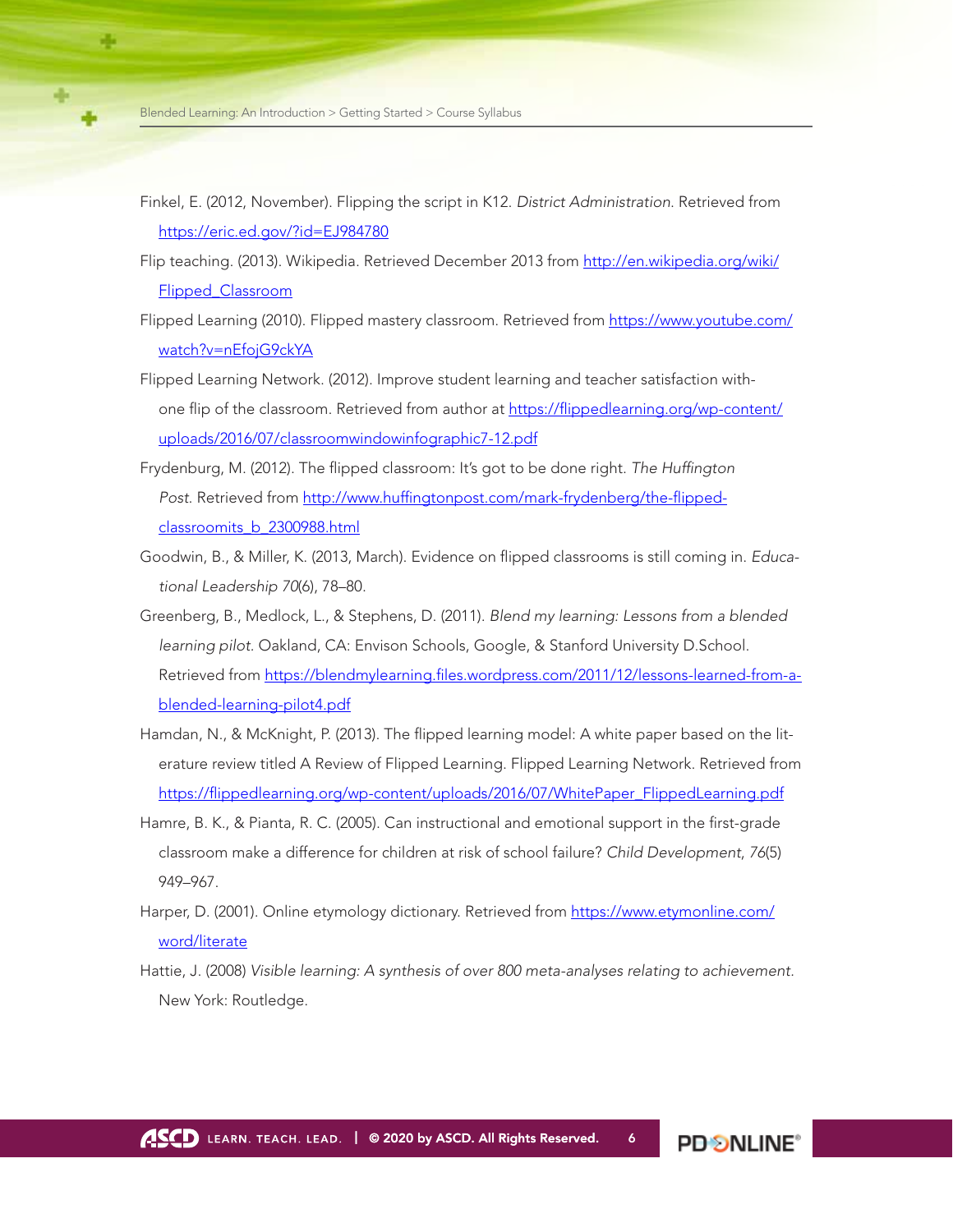- Henderson, J. (2010, February). Forming assessment though technology. *Education Update, 52*(2). Retrieved from [http://www.ascd.org/publications/newsletters/education-update/feb10/vol52/](http://www.ascd.org/publications/newsletters/education-update/feb10/vol52/num02/Forming-Assessment-Through-Technology.aspx) [num02/Forming-Assessment-Through-Technology.aspx](http://www.ascd.org/publications/newsletters/education-update/feb10/vol52/num02/Forming-Assessment-Through-Technology.aspx)
- Horn, M., & Staker, H. (2012, October 4). 5 skills for blended-learning teachers. *Transforming Education Through Technology (THE) Journal.* Retrieved from [http://thejournal.com/](http://thejournal.com/articles/2012/10/04/5-skills-for-blended-learning-teachers.aspx) [articles/2012/10/04/5-skills-for-blended-learning-teachers.aspx](http://thejournal.com/articles/2012/10/04/5-skills-for-blended-learning-teachers.aspx)
- Illinois Online Network. (2013). Online education pedagogy and learning resources: *What makes a successful online facilitator?* Retrieved from [http://www.ion.uillinois.edu/resources/tutorials/](http://www.ion.uillinois.edu/resources/tutorials/pedagogy/instructorProfile.asp) [pedagogy/instructorProfile.asp](http://www.ion.uillinois.edu/resources/tutorials/pedagogy/instructorProfile.asp)
- International Society for Technology in Education. (2000). ISTE national educational technology standards (NETS) and performance indicators for teachers. Retrieved from [www.iste.org/docs/](http://www.iste.org/docs/pdfs/nets_for_teachers_2000.pdf) [pdfs/nets\\_for\\_teachers\\_2000.pdf](http://www.iste.org/docs/pdfs/nets_for_teachers_2000.pdf)
- International Society for Technology in Education. (2012). ISTE nets for students. Retrieved from http://www.iste.org/docs/pdfs/20-14 ISTE\_Standards-S\_PDF.pdf
- Johnson, D. (2013, March). Technology skills every teacher needs. *Educational Leadership, 70*(6), 84–85.
- Knewton (2014). Blended learning infographic. Retrieved from [http://www.knewton.com/](https://www.knewton.com/) [blended-learning/](https://www.knewton.com/)
- Levine, M. (2007). The essential cognitive backpack. *Educational Leadership, 64*(7), 16–22. Likona, T. (1991). *Educating for character*. New York: Bantam Books.
- Marzano, R. (2003). What works in schools: Translating research into action. Alexandria, VA: ASCD. Medina, J. (2008). *Brain rules: 12 principles for surviving and thriving at work, home, and school.* Seattle, WA: Pear Press.
- McLuhan, M. (1964). *Understanding media: The extensions of man*. New York: McGraw-Hill.
- National Governors Association Center for Best Practices, Council of Chief State School Officers. (2010). *Common Core State Standards*. Retrieved from [http://www.corestandards.org/](http://www.corestandards.org/ELA-Literacy/introduction/students-who-are-college-and-career-ready-in-reading-writing-speaking-listening-language/)

[ELA-Literacy/](http://www.corestandards.org/ELA-Literacy/introduction/students-who-are-college-and-career-ready-in-reading-writing-speaking-listening-language/) [introduction/students-who-are-college-and-career-ready-in-reading-writing](http://www.corestandards.org/ELA-Literacy/introduction/students-who-are-college-and-career-ready-in-reading-writing-speaking-listening-language/)[speaking-listening-language/](http://www.corestandards.org/ELA-Literacy/introduction/students-who-are-college-and-career-ready-in-reading-writing-speaking-listening-language/)

Ohler, J. (2009, March). Orchestrating the media collage. *Educational Leadership, 66*(6), 8–13.